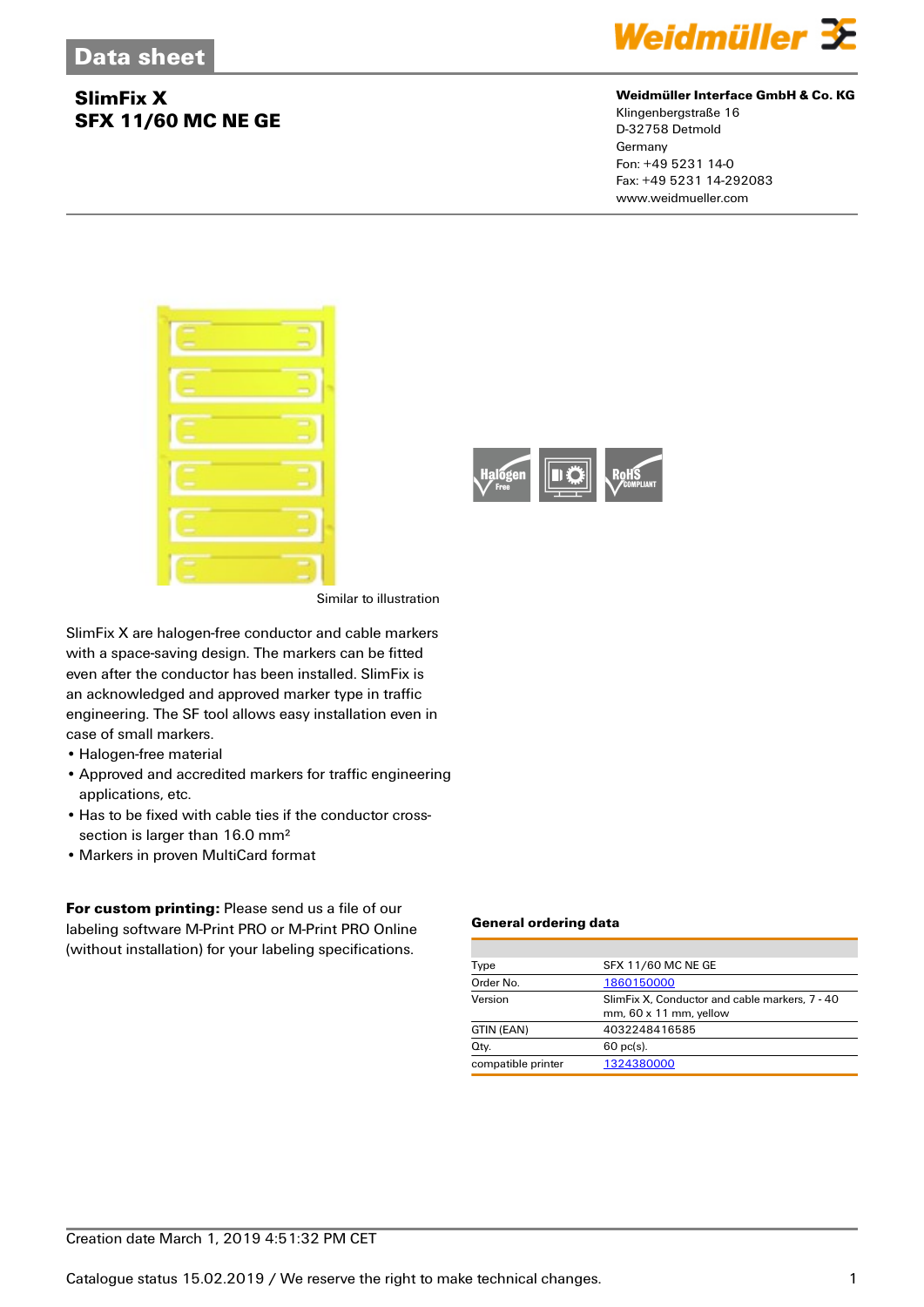## **SlimFix X SFX 11/60 MC NE GE**

# **Technical data**

**Dimensions and weights**



### **Weidmüller Interface GmbH & Co. KG**

Klingenbergstraße 16 D-32758 Detmold Germany Fon: +49 5231 14-0 Fax: +49 5231 14-292083

| Width                                           | $11$ mm                               | Width (inches)                | 0.433 inch          |  |
|-------------------------------------------------|---------------------------------------|-------------------------------|---------------------|--|
| Height                                          | 60 mm                                 | Height (inches)               | 2.362 inch          |  |
| Depth                                           | $0.8$ mm                              | Depth (inches)                | 0.031 inch          |  |
| Net weight                                      | $2.067$ g                             |                               |                     |  |
| <b>General data</b>                             |                                       |                               |                     |  |
|                                                 |                                       |                               |                     |  |
| Colour code                                     | vellow                                | Material                      | Polyamide 66        |  |
| Material colour according to resistance<br>code | 4                                     | Operating temperature range   | $-40100 °C$         |  |
| Recommended industries                          | Transportation, Machinery             | Size of labelling field       | 11x44 mm            |  |
| Type of printing                                | blank                                 | UL 94 flammability rating     | $V-2$               |  |
| Version                                         | Installation with cable ties          | Width                         | $11 \text{ mm}$     |  |
| <b>Conductor and cable markers</b>              |                                       |                               |                     |  |
|                                                 |                                       |                               |                     |  |
| Conductor O.D.                                  | $7 - 40$ mm                           | Conductor O.D., max.          | 40 mm               |  |
| Conductor O.D., min.                            | $7 \text{ mm}$                        | Conductor cross-section, max. | 500 mm <sup>2</sup> |  |
| Conductor cross-section, min.                   | $16 \text{ mm}^2$                     | Halogen                       | No                  |  |
| <b>Classifications</b>                          |                                       |                               |                     |  |
|                                                 |                                       |                               |                     |  |
| <b>ETIM 3.0</b>                                 | EC001530                              | <b>ETIM 4.0</b>               | EC001530            |  |
| <b>ETIM 5.0</b>                                 | EC001530                              | <b>ETIM 6.0</b>               | EC001530            |  |
| <b>UNSPSC</b>                                   | 44-12-17-08                           | eClass 5.1                    | 27-14-91-03         |  |
| eClass 6.2                                      | 27-40-04-01                           | eClass 7.1                    | 27-14-91-03         |  |
| eClass 8.1                                      | 27-14-91-03                           | eClass 9.0                    | 27-40-04-01         |  |
| eClass 9.1                                      | 27-40-04-01                           |                               |                     |  |
| <b>Approvals</b>                                |                                       |                               |                     |  |
| <b>ROHS</b>                                     | Conform                               |                               |                     |  |
| <b>Downloads</b>                                |                                       |                               |                     |  |
|                                                 |                                       |                               |                     |  |
| <b>Engineering Data</b>                         | EPLAN, WSCAD, Zuken E3.S              |                               |                     |  |
| <b>Engineering Data</b>                         | <b>STEP</b>                           |                               |                     |  |
| Software                                        | <b>M-Print PRO configuration file</b> |                               |                     |  |
|                                                 |                                       |                               |                     |  |